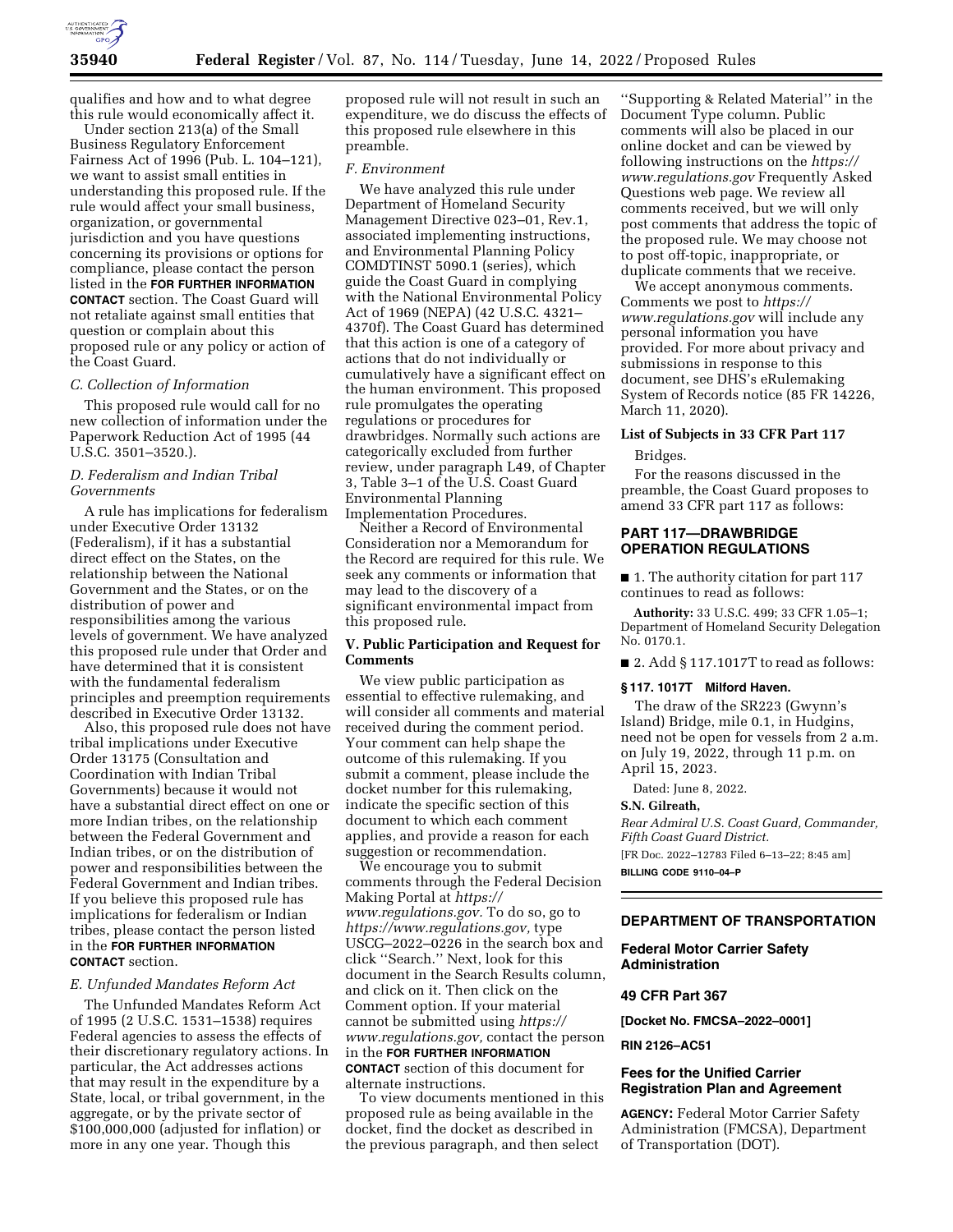**ACTION:** Notice of proposed rulemaking (NPRM); reopening of comment period.

**SUMMARY:** FMCSA reopens the comment period for its January 24, 2022, NPRM concerning the fees to be collected by the Unified Carrier Registration (UCR) Plan and Agreement for the 2023 year and subsequent registration years. FMCSA received a request for a reopening of the comment period from the Owner-Operator Independent Drivers Association (OOIDA). The Agency finds it is appropriate to reopen the comment period to provide interested parties an opportunity to review comments OOIDA included with its request to reopen the comment period, and certain information provided by the UCR Board in response to a request from FMCSA, after February 23, 2022, the previous deadline for public comments. Therefore, the Agency reopens the record for the submission of comments for 14 days for the limited purpose of allowing comments on the UCR Plan's response.

**DATES:** The comment period for the NPRM published January 24, 2022, at 87 FR 3489 is reopened for 14 days. Comments must be received on or before June 28, 2022.

**ADDRESSES:** You may submit comments identified by Docket Number FMCSA– 2022–0001 using any of the following methods:

• *Federal eRulemaking Portal:* Go to *[https://www.regulations.gov/docket/](https://www.regulations.gov/docket/FMCSA-2022-0001/document)  [FMCSA-2022-0001/document.](https://www.regulations.gov/docket/FMCSA-2022-0001/document)* Follow the online instructions for submitting comments.

• *Mail:* Dockets Operations, U.S. Department of Transportation, 1200 New Jersey Avenue SE, West Building, Ground Floor, Room W12–140, Washington, DC 20590–0001.

• *Hand Delivery or Courier:* Dockets Operations, U.S. Department of Transportation, 1200 New Jersey Avenue SE, West Building, Ground Floor, Room W12–140, Washington, DC 20590–0001, between 9 a.m. and 5 p.m., Monday through Friday, except Federal holidays. To be sure someone is there to help you, please call (202) 366–9317 or (202) 366–9826 before visiting Dockets Operations.

• *Fax:* (202) 493–2251.

To avoid duplication, please use only one of these four methods. See the ''Public Participation and Request for Comments'' portion of the

**SUPPLEMENTARY INFORMATION** section for instructions on submitting comments, including information collection comments for the Office of Information and Regulatory Affairs, OMB.

**FOR FURTHER INFORMATION CONTACT:** Mr. Kenneth Riddle, Director, Office of

Registration and Safety Information, FMCSA, 1200 New Jersey Avenue SE, Washington, DC 20590–0001, *[FMCSA-](mailto:FMCSA-MCRS@dot.gov)[MCRS@dot.gov.](mailto:FMCSA-MCRS@dot.gov)* If you have questions on viewing or submitting material to the docket, call Dockets Operations at (202) 366–9826.

### **SUPPLEMENTARY INFORMATION:**

### **I. Public Participation and Request for Comments**

## *A. Submitting Comments*

If you submit a comment, please include the docket number for the NPRM (FMCSA–2022–0001), indicate the specific section of the UCR Plan's response (FMCSA–2022–0001–0010) to which your comment applies, and provide a reason for each suggestion or recommendation. You may submit your comments and material online or by fax, mail, or hand delivery, but please use only one of these means. FMCSA recommends that you include your name and a mailing address, an email address, or a phone number in the body of your document so FMCSA can contact you if there are questions regarding your submission.

To submit your comment online, go to *[https://www.regulations.gov/document/](https://www.regulations.gov/document/FMCSA-2022-0001-0002)  [FMCSA-2022-0001-0002,](https://www.regulations.gov/document/FMCSA-2022-0001-0002)* click ''Comment,'' and type your comment into the text box on the following screen.

If you submit your comments by mail or hand delivery, submit them in an unbound format, no larger than  $8\frac{1}{2}$  by 11 inches, suitable for copying and electronic filing. If you submit comments by mail and would like to know that they reached the facility, please enclose a stamped, self-addressed postcard or envelope.

FMCSA will consider all comments and material received during the comment period.

### Confidential Business Information (CBI)

CBI is commercial or financial information that is both customarily and actually treated as private by its owner. Under the Freedom of Information Act (5 U.S.C. 552), CBI is exempt from public disclosure. If your comments responsive to the UCR Plan's response contain commercial or financial information that is customarily treated as private, that you actually treat as private, and that is relevant or responsive to the UCR Plan's response, it is important that you clearly designate the submitted comments as CBI. Please mark each page of your submission that constitutes CBI as ''PROPIN'' to indicate it contains proprietary information. FMCSA will treat such marked submissions as confidential under the

Freedom of Information Act, and they will not be placed in the public docket of the NPRM. Submissions containing CBI should be sent to Mr. Brian Dahlin, Chief, Regulatory Evaluation Division, Office of Policy, FMCSA, 1200 New Jersey Avenue SE, Washington DC 20590–0001. Any comments FMCSA receives not specifically designated as CBI will be placed in the public docket for this rulemaking.

#### *B. Viewing Comments and Documents*

To view any documents mentioned as being available in the docket, go to *[https://www.regulations.gov/docket/](https://www.regulations.gov/docket/FMCSA-2022-0001/document)  [FMCSA-2022-0001/document](https://www.regulations.gov/docket/FMCSA-2022-0001/document)* and choose the document to review. To view comments, click this NPRM, then click ''Browse Comments.'' If you do not have access to the internet, you may view the docket online by visiting Dockets Operations in Room W12–140 on the ground floor of the DOT West Building, 1200 New Jersey Avenue SE, Washington, DC 20590–0001, between 9 a.m. and 5 p.m., Monday through Friday, except Federal holidays. To be sure someone is there to help you, please call (202) 366–9317 or (202) 366– 9826 before visiting Dockets Operations.

### *C. Privacy*

DOT solicits comments from the public to better inform its regulatory process, in accordance with 5 U.S.C. 553(c). DOT posts these comments, without edit, including any personal information the commenter provides, to *[www.regulations.gov,](http://www.regulations.gov)* as described in the system of records notice (DOT/ALL 14—Federal Docket Management System), which can be reviewed at *[https://www.govinfo.gov/content/pkg/](https://www.govinfo.gov/content/pkg/FR-2008-01-17/pdf/E8-785.pdf) [FR-2008-01-17/pdf/E8-785.pdf.](https://www.govinfo.gov/content/pkg/FR-2008-01-17/pdf/E8-785.pdf)* 

### **II. Background**

The January 24, 2022, NPRM (87 FR 3489) requested public comment on proposed reductions in the annual registration fees collected from motor carriers, motor private carriers of property, brokers, freight forwarders, and leasing companies for the UCR Plan and Agreement for the 2023 registration year and subsequent registration years.

The comment period for the NPRM closed on February 23, 2022. After that date, FMCSA contacted the UCR Plan and requested additional information to aid Agency deliberations and decision making in response to a comment submitted to the NPRM. The UCR Plan provided the requested information, and FMCSA placed both its request and the UCR Plan's response in the docket. FMCSA received a request from OOIDA